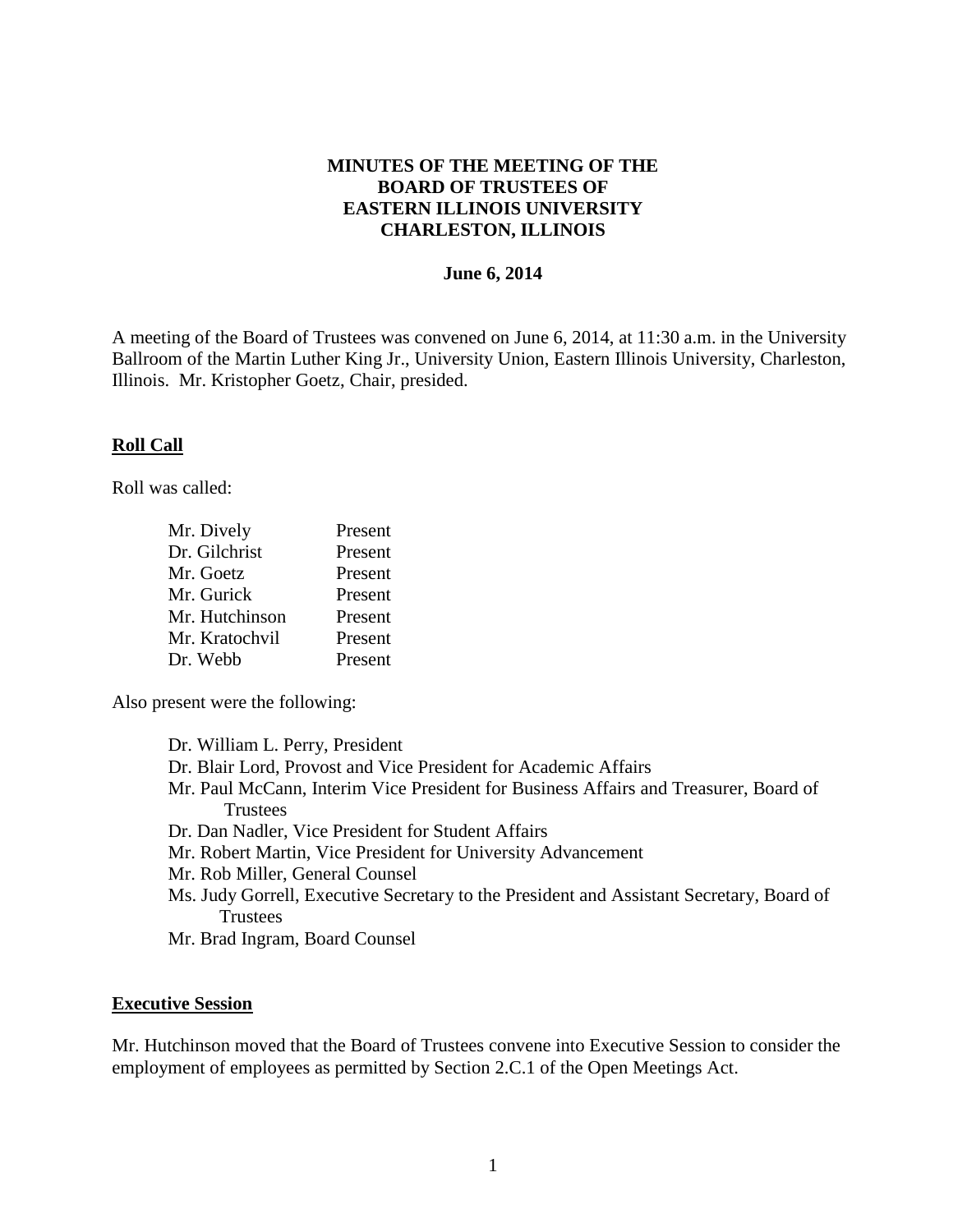Mr. Gurick seconded the motion.

Roll was called and the vote was as follows:

| Mr. Dively     | Yes |
|----------------|-----|
| Dr. Gilchrist  | Yes |
| Mr. Gurick     | Yes |
| Mr. Hutchinson | Yes |
| Mr. Kratochvil | Yes |
| Dr. Webb       | Yes |
| Mr. Goetz      | Yes |
|                |     |

Motion carried.

Mr. Dively moved to return to Open Session. Mr. Hutchinson seconded the motion.

Roll was called and the vote was as follows:

Motion carried.

### **Information Items**

### **Report from Board Chair**

Mr. Goetz commented that this is his first meeting and the meeting to approve the final FY15 Budget and approve the FY16 Budget submission. He commented on the thoughtfulness of the planning process.

### **Committee Reports**

Executive/Planning Committee – Mr. Goetz reported that the Executive/Planning Committee met and reviewed five items: tuition, fees, room and board affordability guidelines; program analysis status; strategic enrollment plan status; review of university furlough policy; and 2015 BOT meeting calendar.

Board Relations Committee – No meeting.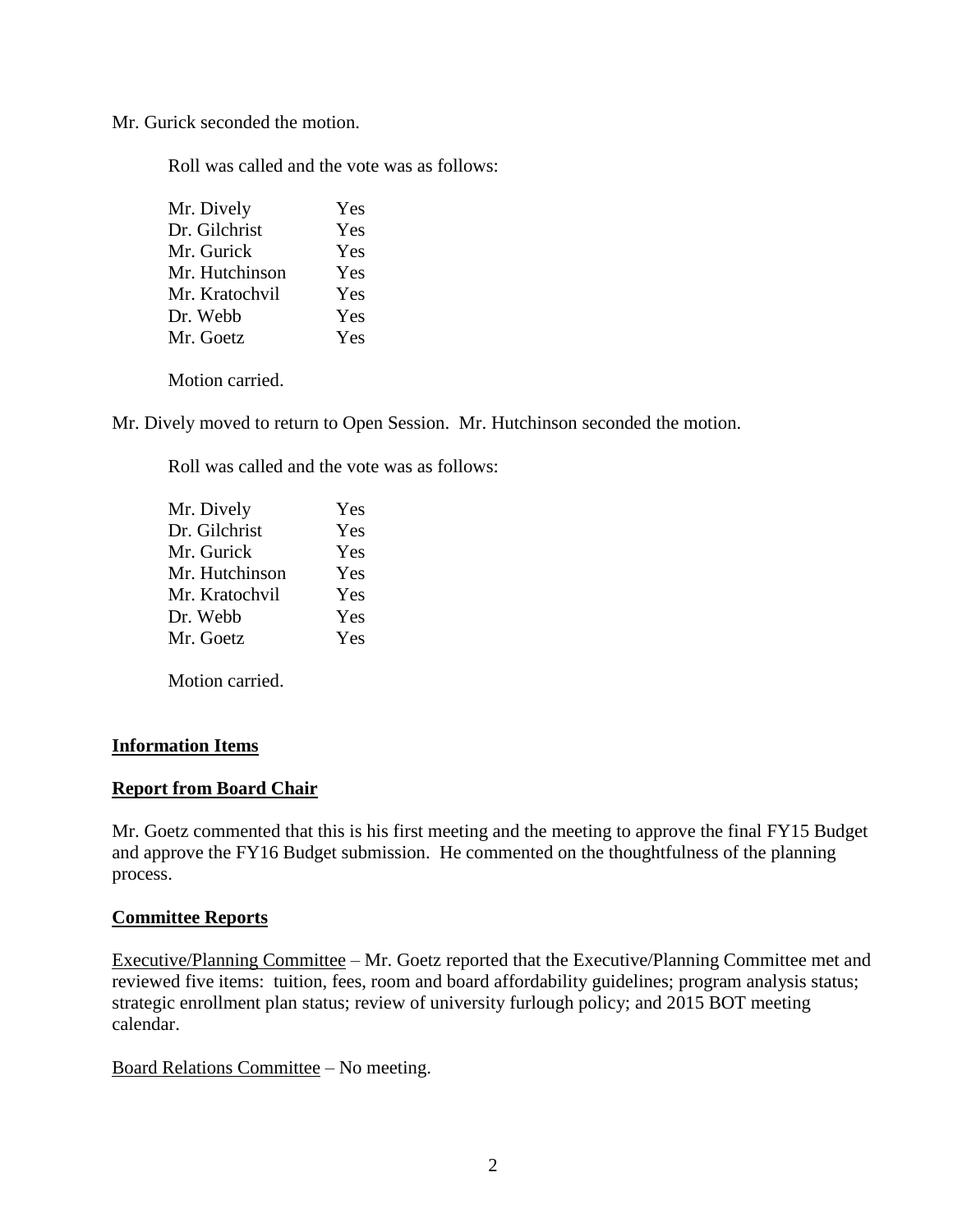Finance/Audit Committee – President Perry and Interim VP McCann gave an overview of the FY15 all-funds budget and the FY16 budget recommendation. If approved by the Board of Trustees, the FY15 budget and FY16 budget recommendation will be submitted to the Illinois Board of Higher Education. Interim VP McCann also provided an overview on the University's non-indentured reserves.

Board Regulations – No meeting.

Academic and Student Affairs Committee – No meeting.

## **Action Items**

1. Mr. Kratochvil moved to approve the minutes of the Board Meeting on April 25, 2014. Mr. Dively seconded the motion.

Roll was called and the vote was as follows:

| Mr. Dively     | Yes |
|----------------|-----|
| Dr. Gilchrist  | Yes |
| Mr. Gurick     | Yes |
| Mr. Hutchinson | Yes |
| Mr. Kratochvil | Yes |
| Dr. Webb       | Yes |
| Mr. Goetz      | Yes |
|                |     |

Motion carried.

- 2. Executive Session Minutes Open Meetings Act No action taken.
- 3. Mr. Dively moved to approve the FY15 Budget and FY16 Budget Submission. The FY15 recommended revenue budget for all funds is \$180,995.600, and the recommended expenditure budget for all funds is \$188,052,300. The FY16 Budget Submission includes the request of an appropriated/income funds budget of \$104,179,700, built under the assumption of an increase in general revenue funds of \$4,264,700. The University's FY16 Program Priority Requests (PPRs) now total \$6,030,421 for four initiatives: academic base support, deferred maintenance, recruitment and retention in a diverse learning environment, and technology enhancements. The all-funds FY16 budget request for expenditures totals \$182,750,900 without any new funding for PPRs, and \$188,781,321 with the requested PPR funding. Mr. Hutchinson seconded the motion.

Roll was called and the vote was as follows:

| Mr. Dively     | Yes |
|----------------|-----|
| Dr. Gilchrist  | Yes |
| Mr. Gurick     | Yes |
| Mr. Hutchinson | Yes |
| Mr. Kratochvil | Yes |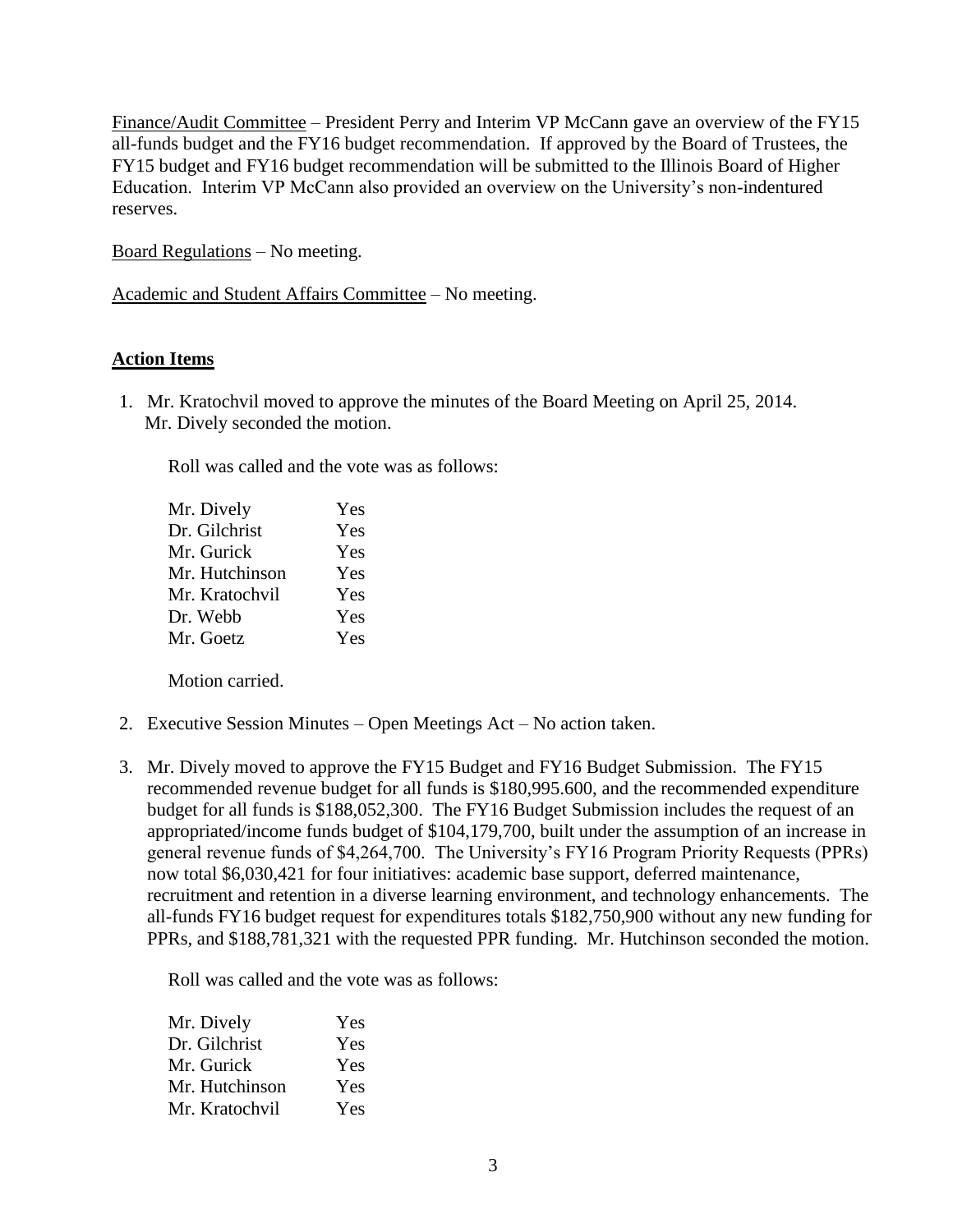| Dr. Webb  | Yes |
|-----------|-----|
| Mr. Goetz | Yes |

Motion carried.

4. Mr. Kratochvil moved to approve the purchase of maintenance and support for the Food Service Menu Management System and Housing Management System for University Housing and Dining Services from The CBORD Group Inc., Ithaca, NY, at a cost not to exceed \$300,000 (\$60,000 annually). This purchase is for the time period July 1, 2014 through June 30, 2019. Annual increases are based upon the Consumer Price Index. The fund source is Revenue Bond. Mr. Gurick seconded the motion.

Roll was called and the vote was as follows:

| Mr. Dively     | Yes |
|----------------|-----|
| Dr. Gilchrist  | Yes |
| Mr. Gurick     | Yes |
| Mr. Hutchinson | Yes |
| Mr. Kratochvil | Yes |
| Dr. Webb       | Yes |
| Mr. Goetz      | Yes |
|                |     |

Motion carried.

5. Mr. Goetz moved to approve the CENCERE Building – Completion at a total cost of \$512,127 (including \$46,557 contingency), and the various vendors are as follows: General Construction from Bear Construction, Rolling Meadows, IL at a cost of \$211,833, Plumbing from Reliable Plumbing & Heating, Savoy, IL, at a cost of \$38,275, HVAC from Reliable Plumbing & Heating, Savoy, IL, at a cost of \$166,540, and Electrical from Anderson Electric Inc., Mattoon, IL, at a cost of \$48,922. The fund source is local funds. The building is to be completed by the end of the year. Dr. Gilchrist seconded the motion.

Roll was called and the vote was as follows:

| Mr. Dively     | Yes |
|----------------|-----|
| Dr. Gilchrist  | Yes |
| Mr. Gurick     | Yes |
| Mr. Hutchinson | Yes |
| Mr. Kratochvil | Yes |
| Dr. Webb       | Yes |
| Mr. Goetz      | Yes |
|                |     |

Motion carried.

6. Mr. Dively moved to approve the renewal of the Learning Management System (LMS) from Desire2Learn Ltd. (sole source vendor), Baltimore, MD, at a cost not to exceed \$650,000.00 for the two-year option period – July 1, 2014 through June 30, 2016. The LMS program is an online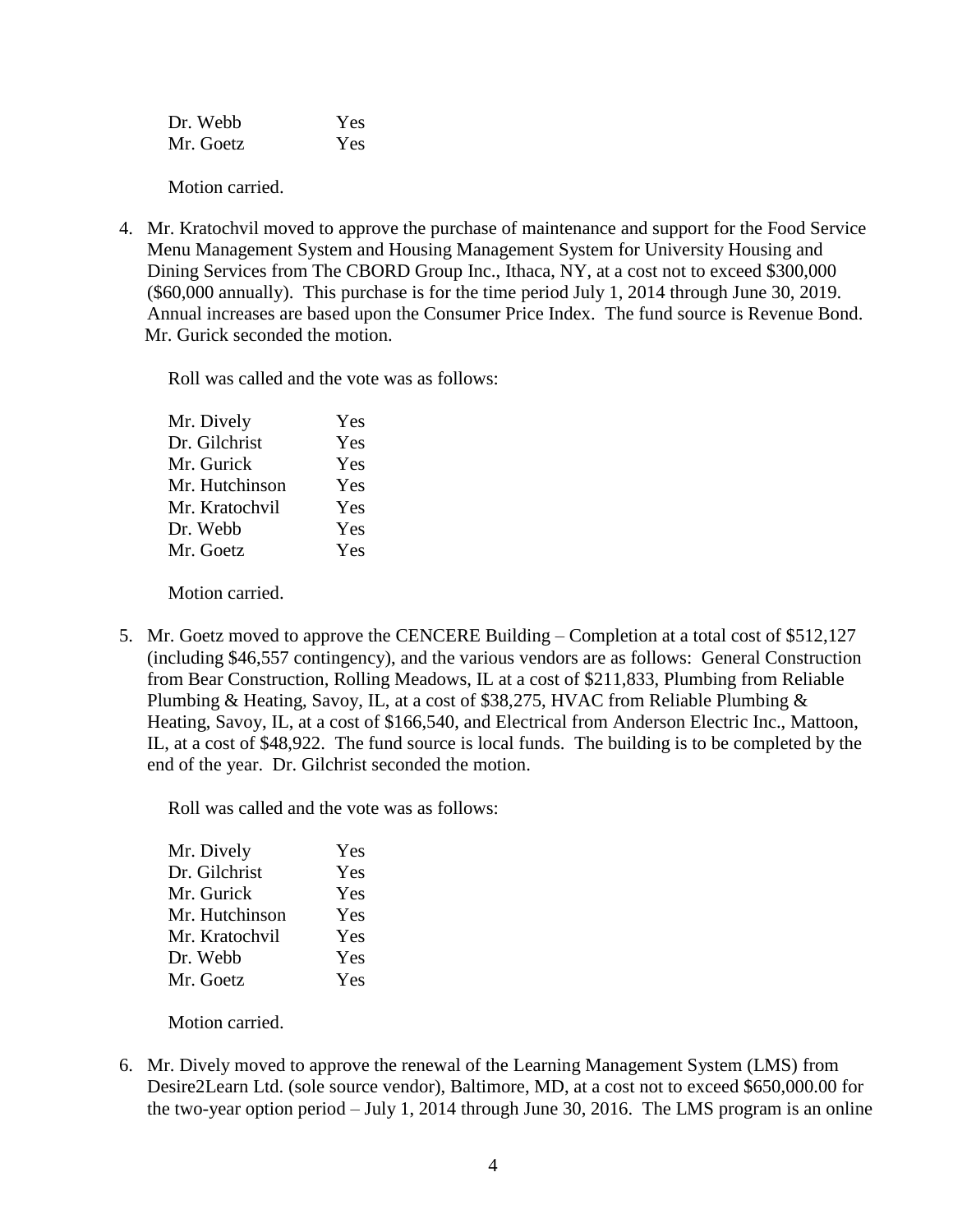class delivery tool that is used campus-wide. The fund source is local funds. Mr. Hutchinson seconded the motion.

Roll was called and the vote was as follows:

| Mr. Dively     | Yes |
|----------------|-----|
| Dr. Gilchrist  | Yes |
| Mr. Gurick     | Yes |
| Mr. Hutchinson | Yes |
| Mr. Kratochvil | Yes |
| Dr. Webb       | Yes |
| Mr. Goetz      | Yes |
|                |     |

Motion carried.

7. Mr. Kratochvil moved to approve the purchase of a Membership to the Public Broadcasting Services (PBS) for WEIU from Public Broadcasting Services (sole source vendor), at a cost not to exceed \$275,000.00. The fund source is grant funds. Mr. Goetz seconded the motion.

Roll was called and the vote was as follows:

| Mr. Dively     | Yes |
|----------------|-----|
| Dr. Gilchrist  | Yes |
| Mr. Gurick     | Yes |
| Mr. Hutchinson | Yes |
| Mr. Kratochvil | Yes |
| Dr. Webb       | Yes |
| Mr. Goetz      | Yes |
|                |     |

Motion carried.

8. Mr. Dively moved to approve the revision to the Master Contract between the Board of Trustees of Eastern Illinois University and the Eastern Illinois University Foundation. On July 1, 2003, the Board of Trustees approved a master contract between the Board of Trustees of Eastern Illinois University and the Eastern Illinois University Foundation. Amendment Number 3 is being presented to the Board for approval to be effective July 1, 2014: A. Paragraph 4 is amended by striking the figure \$78,625 and substituting in lieu thereof the figure \$52,417.00. B. The term of the contract as stated in paragraph 12 a) is extended for one year through June 30, 2015. C. Except as amended herein, the Master Contract as previously amended shall continue in full force and effect. Dr. Webb seconded the motion.

Roll was called and the vote was as follows:

| Mr. Dively     | Yes |
|----------------|-----|
| Dr. Gilchrist  | Yes |
| Mr. Gurick     | Yes |
| Mr. Hutchinson | Yes |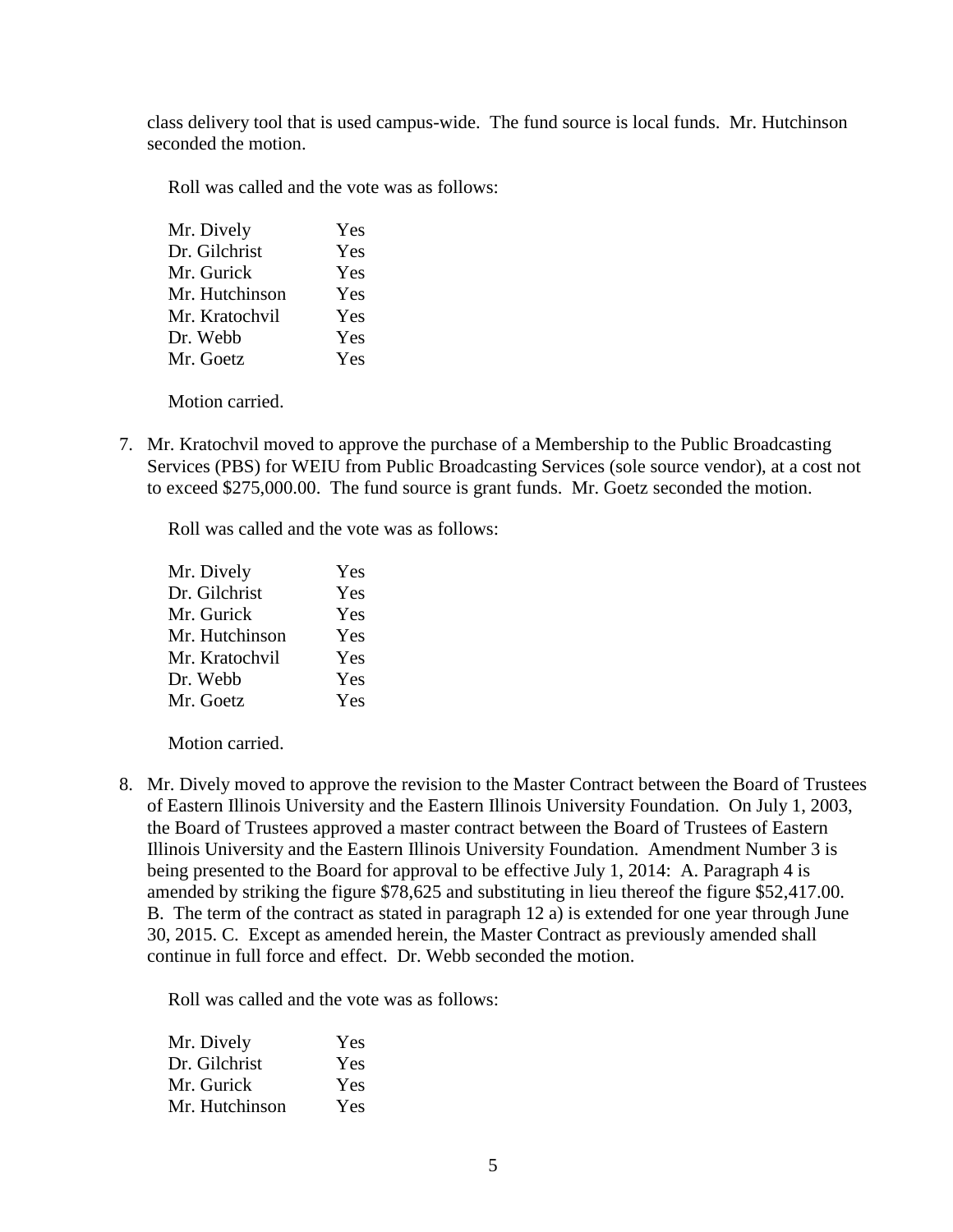| Mr. Kratochvil | Yes |
|----------------|-----|
| Dr. Webb       | Yes |
| Mr. Goetz      | Yes |

Motion carried.

9. Mr. Goetz moved to approve the Master Contract between the Board of Trustees of Eastern Illinois University and the Eastern Illinois University Alumni Association, Inc. This is a fiveyear renewal beginning July 1, 2013. Mr. Gurick seconded the motion.

Roll was called and the vote was as follows:

| Mr. Dively     | Yes |
|----------------|-----|
| Dr. Gilchrist  | Yes |
| Mr. Gurick     | Yes |
| Mr. Hutchinson | Yes |
| Mr. Kratochvil | Yes |
| Dr. Webb       | Yes |
| Mr. Goetz      | Yes |
|                |     |

Motion carried.

10. In accordance with Article II.C.2 of the Board of Trustees Governing Policies, the President may offer multi-year contracts to certain senior administrative employees and coaches. Dr. Perry is recommending that the Board approve the following two contract extensions:

Dr. Webb moved to approve a one-year contract extension for the period June 17, 2016, through June 16, 2017, for Ms. Deborah Black, Women's Basketball Coach, Intercollegiate Athletics. Mr. Hutchinson seconded the motion.

Roll was called and the vote was as follows:

| Yes |
|-----|
| Yes |
| Yes |
| Yes |
| Yes |
| Yes |
| Yes |
|     |

Motion carried.

Mr. Kratochvil moved to approve a one-year contract extension for the period April 10, 2016, through April 9, 2017, for Mr. Jay Spoonhour, Men's Basketball Coach, Intercollegiate Athletics. Mr. Dively seconded the motion.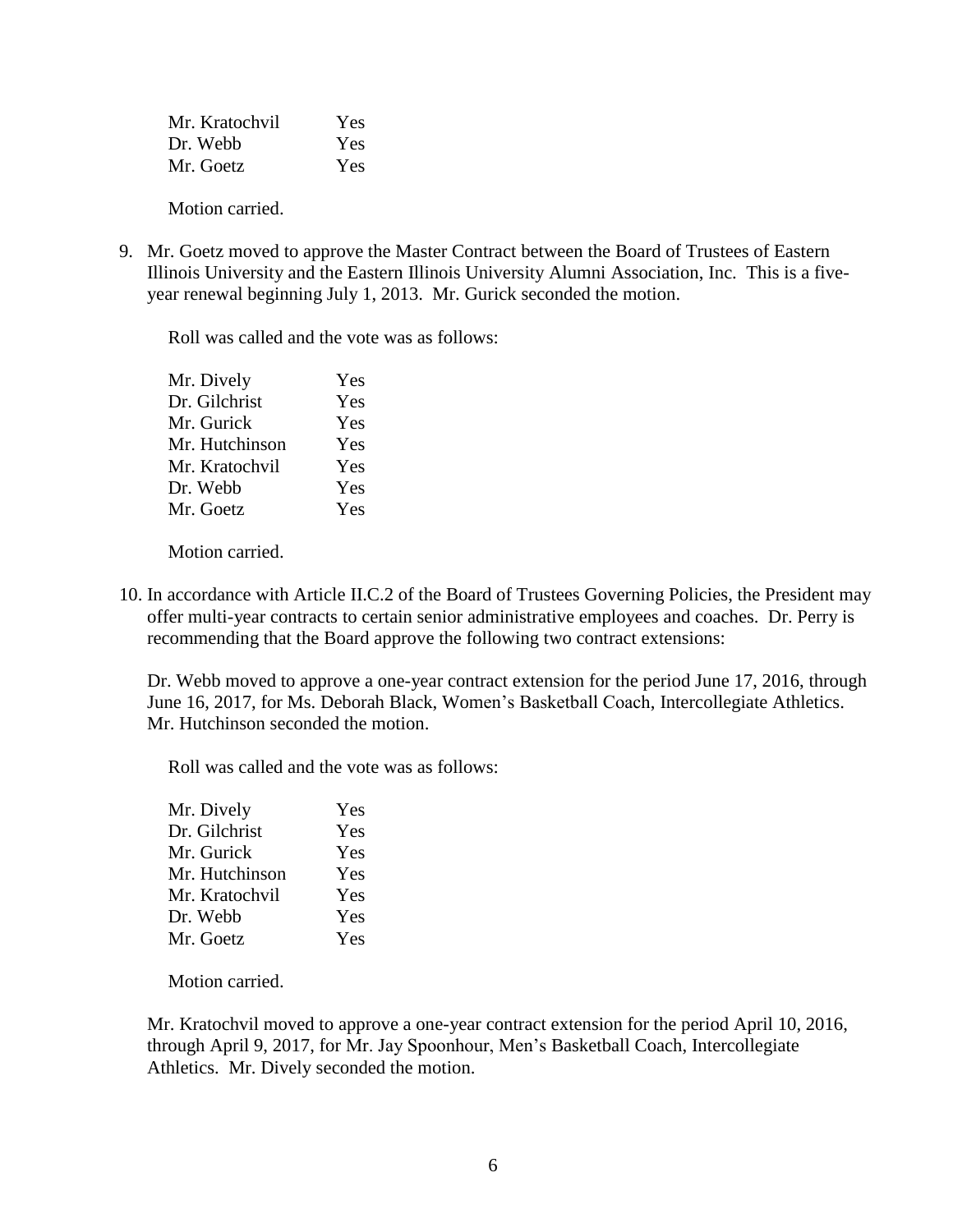Roll was called and the vote was as follows:

| Mr. Dively     | Yes |
|----------------|-----|
| Dr. Gilchrist  | Yes |
| Mr. Gurick     | Yes |
| Mr. Hutchinson | Yes |
| Mr. Kratochvil | Yes |
| Dr. Webb       | Yes |
| Mr. Goetz      | Yes |

Motion carried.

11. Dr. Webb moved to approve the adjustments to non-indentured reserves. Approval is requested in order to retain working capital allowances and adequate funds for repair/replacement of equipment and/or relevant facilities, and in accordance with Section V.G.5 of the Board of Trustees Regulations and Sections IV.A.1 and IV.C.2 of the University Guidelines 1982, Board approval is requested to increase/(decrease) reserves as follows: Student Fee Programs/Services 325,000, Service Departments \$350,000, Student/Staff Programs/Services \$15,000, Educational Services \$10,000, Public Services \$5,000, Continuing Education (CC) \$5,000, Capital Projects—Science Building Renovations (Fee) \$2,000,000, Capital Projects—New Science Building (\$10,900,000), Capital Projects—Center for Clean Energy Research and Education (CENCERE) (\$1,000,000), Capital Projects—Doudna Glass (\$1,000,000), Capital Projects— Grounds Shop (\$500,000). Mr. Hutchinson seconded the motion.

Roll was called and the vote was as follows:

| Mr. Dively     | Yes |
|----------------|-----|
| Dr. Gilchrist  | Yes |
| Mr. Gurick     | Yes |
| Mr. Hutchinson | Yes |
| Mr. Kratochvil | Yes |
| Dr. Webb       | Yes |
| Mr. Goetz      | Yes |
|                |     |

Motion carried.

12. Mr. Kratochvil moved to approve the naming of the Athletic Training Room in Lantz the Dr. Jerry Heath Training Room. Mr. Dively seconded the motion. Dr. Jerry Heath, a retired physician in Health Services, as well as a volunteer for 32 years in the Athletic Training Room, has provided decades of service and significant financial support to Eastern Illinois University, especially to Athletics and Health Services. Mr. Kratochvil publicly thanked Dr. Heath for his service to the university.

Roll was called and the vote was as follows:

Mr. Dively Yes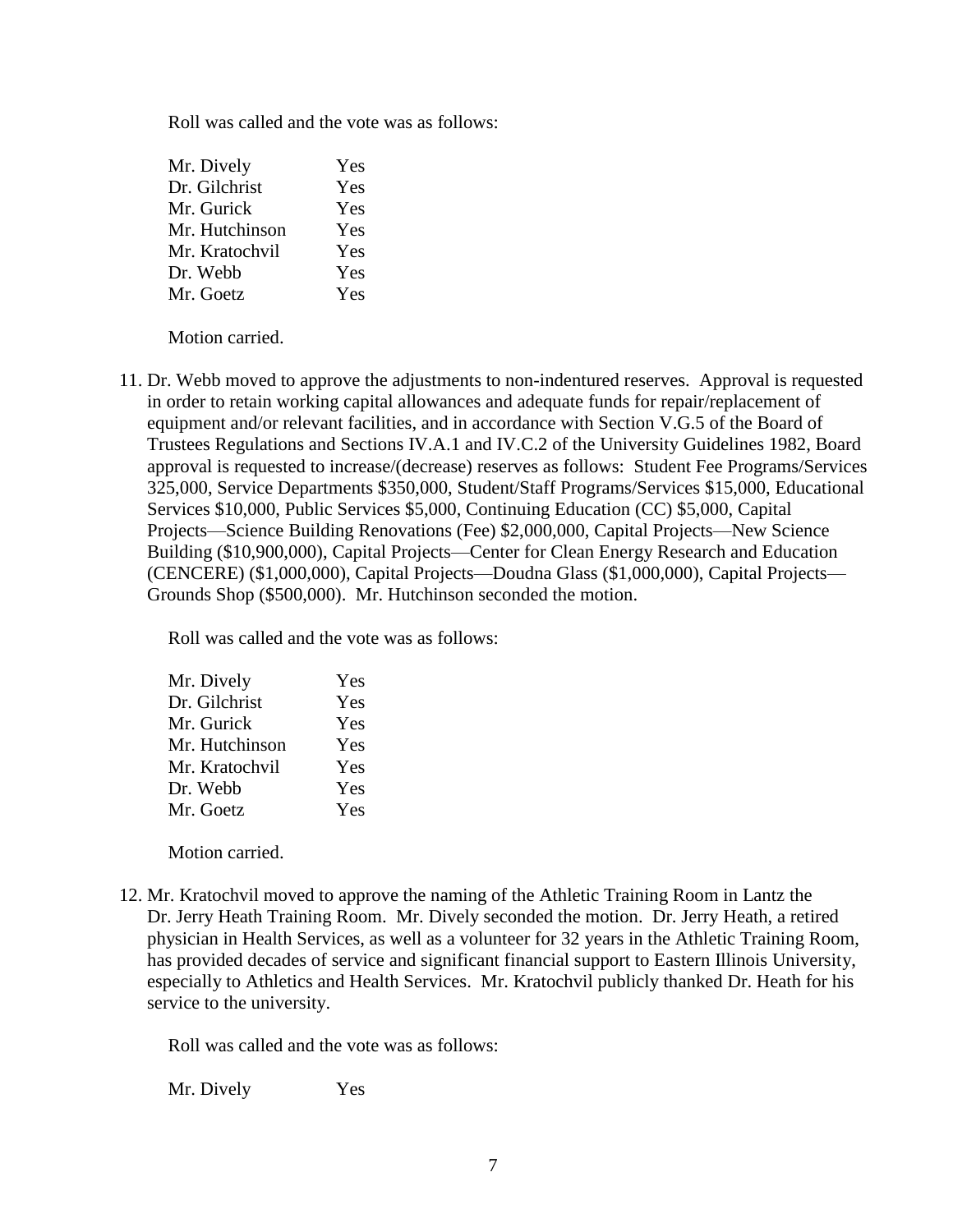| Dr. Gilchrist  | Yes |
|----------------|-----|
| Mr. Gurick     | Yes |
| Mr. Hutchinson | Yes |
| Mr. Kratochvil | Yes |
| Dr. Webb       | Yes |
| Mr. Goetz      | Yes |

Motion carried.

13. Mr. Kratochvil moved to approve the 2015 Board Meeting Calendar: Friday, January 23, 2015, Friday, March 13, 2015, Friday, April 24, 2015, Friday, June 26, 2015, Friday, September 18, 2015, and Friday, November 13, 2015. Meetings are subject to change with adequate notice. All meetings will be held on the campus of Eastern Illinois University in Charleston, Illinois, unless other notice is given. Mr. Goetz seconded the motion.

Roll was called and the vote was as follows:

| Yes |
|-----|
| Yes |
| Yes |
| Yes |
| Yes |
| Yes |
| Yes |
|     |

Motion carried.

14. Mr. Goetz asked Mr. Hutchinson to read a commendation for Mr. William Dano, thanking him for his service on the Board of Trustees of Eastern Illinois University.

# **Commendation Presented to William E. Dano, III**

*WHEREAS, William E. Dano III was appointed by Illinois Governor Pat Quinn to serve on the Eastern Illinois University Board of Trustees, effective October 2011; and*

*WHEREAS, Mr. Dano faithfully served on that board, sharing the business expertise he had acquired over more than 20 years of experience for such companies as Avaya, Fujitsu, Lucent Technologies, AT&T and, most recently, Gigamon; and*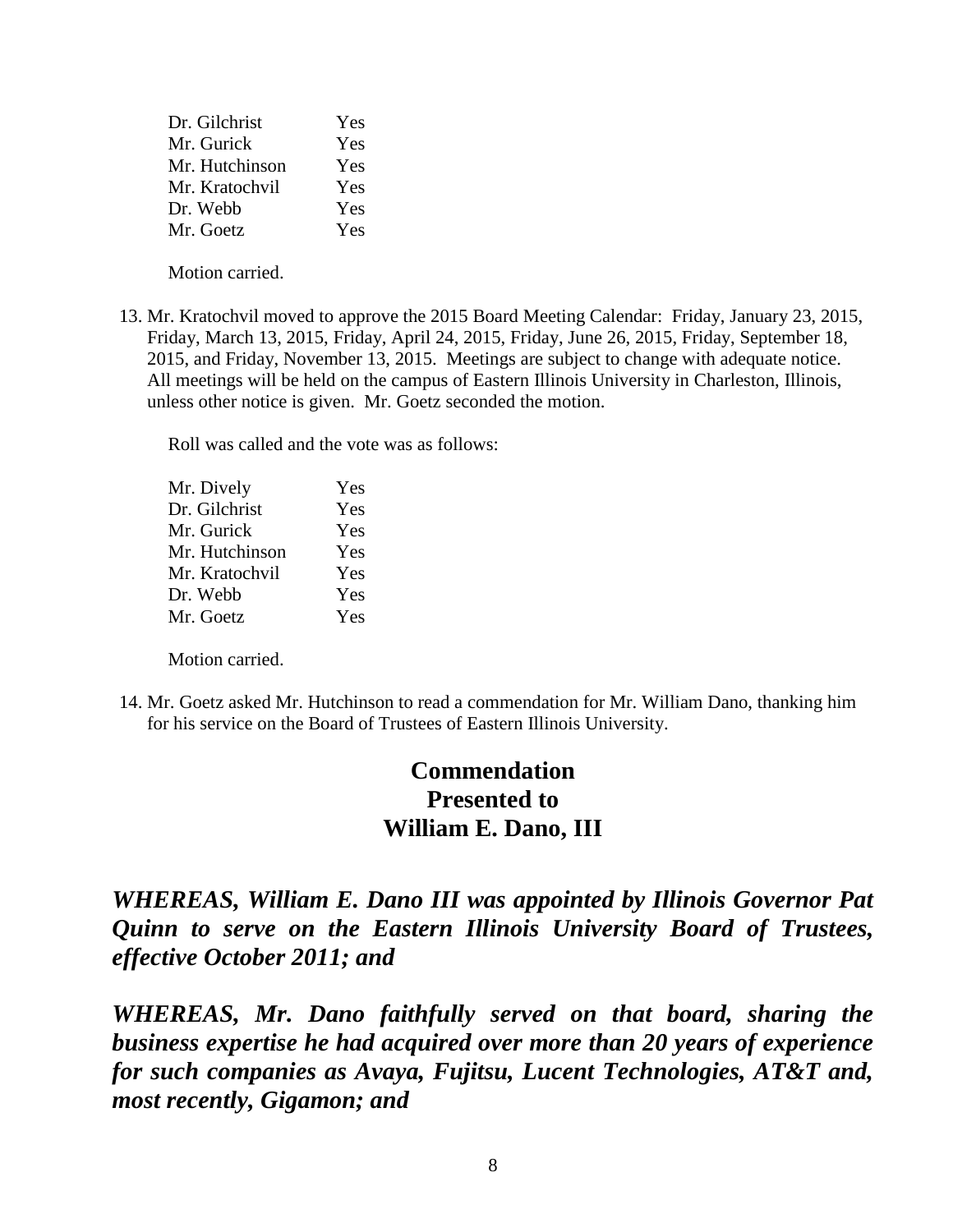*WHEREAS, Mr. Dano proved himself as a focused trustee who took his board role and responsibility of serving all EIU stakeholders seriously, attending board meetings fully prepared and serving as a valued team member; and*

*WHEREAS, in addition to serving on the Board's Finance/Audit Committee, Mr. Dano ably chaired the Board Relations Committee, sharing helpful advice and direction; and* 

*WHEREAS, Mr. Dano also has given freely of his time in support of Panther athletics; and* 

*WHEREAS, Mr. Dano has announced his resignation from the EIU Board of Trustees as he prepares for future career opportunities in London (but where, undoubtedly, he will continue to support his beloved Cubs, Bears and Blackhawks!);*

*THEREFORE, BE IT RESOLVED that the Eastern Illinois University Board of Trustees extends its sincere appreciation to Mr. William E. Dano III for his outstanding public service and wishes him continued success in his future endeavors.*

Mr. Kratochvil moved to approve the commendation for Mr. William Dano, and Mr. Goetz seconded the motion.

Roll was called and the vote was as follows:

| Yes |
|-----|
| Yes |
| Yes |
| Yes |
| Yes |
| Yes |
| Yes |
|     |

Motion carried.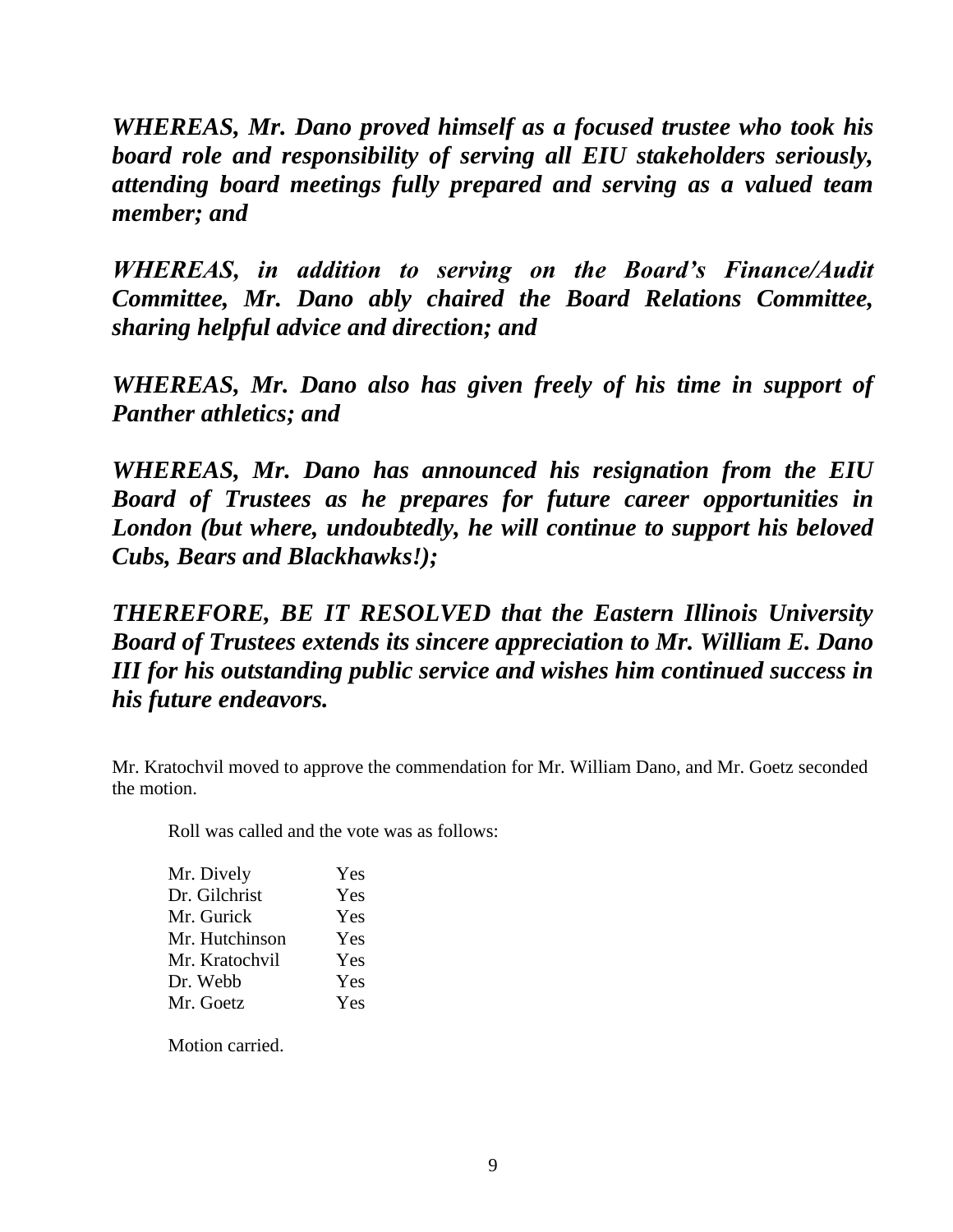15. Mr. Goetz read two commendations, one for Mr. Mitchell Gurick thanking him for his service on the Board of Trustees for the past year, and one for Mr. Joseph Dively as Chair of the Board of Trustees for the past year.

# **Commendation Presented to Mitchell G. Gurick**

*WHEREAS, as a student at Eastern Illinois University, Mitchell Gurick has pursued a full student experience, becoming involved in Student Government, Greek life and New Student Programs, among others; and*

*WHEREAS, he served as a student lobbyist, making his voice heard on campus and in Springfield as an advocate for the continuation of the Monetary Award Program (MAP) and played an instrumental role in coordinating voter registration drives on campus; and* 

*WHEREAS, as student trustee, Mr. Gurick faithfully brought the voices and opinions of the student body to the Board of Trustees and performed his duties in such a fashion that earned him the respect of students, faculty, staff and administrators; and*

*WHEREAS, Mr. Gurick, in recognizing the value of the financial aid opportunities necessary to make his own higher education possible, established the Mitchell Gurick Student Trustee Scholarship for future students enrolled in the Lumpkin College of Business and Applied Sciences; and* 

*WHEREAS, Mr. Gurick plans to continue his education at EIU with the goal of graduating in May 2015 with his bachelor's degree in business education.*

*THEREFORE, BE IT RESOLVED that the members of Eastern Illinois University's Board of Trustees, along with other of the university's constituencies, do hereby express their utmost gratitude to Mitchell Gurick for his dedicated service to Eastern Illinois University, higher education and to the people of Illinois, and wish him their very best in his future endeavors.* 

Mr. Dively moved to approve the commendation for Mr. Mitchell Gurick, and Mr. Hutchinson seconded the motion.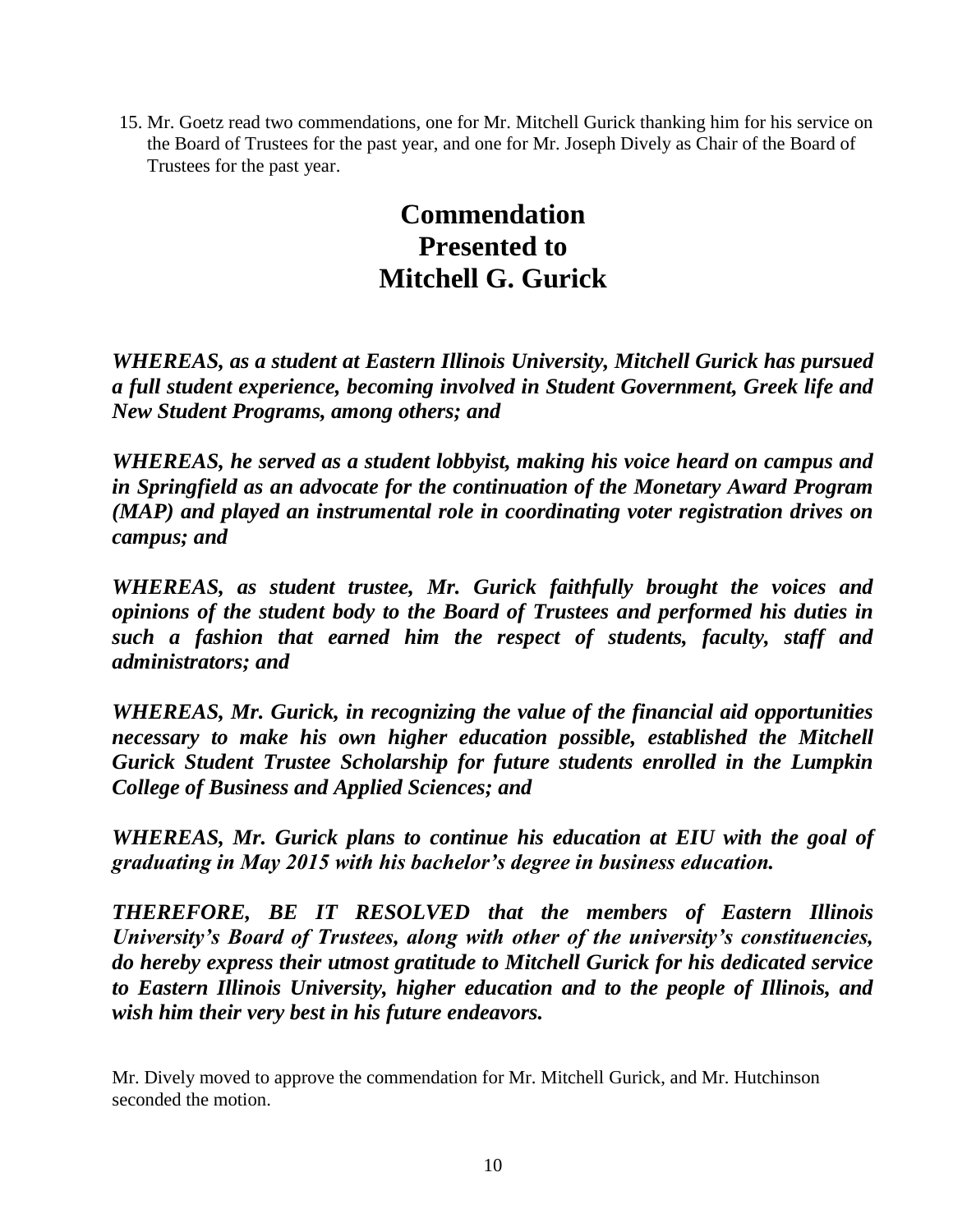Roll was called and the vote was as follows:

| Yes     |
|---------|
| Yes     |
| Abstain |
| Yes     |
| Yes     |
| Yes     |
| Yes     |
|         |

Motion carried.

# **Commendation Presented to Joseph R***.* **Dively**

*WHEREAS, Joseph R. Dively followed proudly in his parents, brother and grandmother's footsteps, electing to stay in his hometown of Charleston, Illinois, to attend Eastern Illinois University; and*

*WHEREAS, Mr. Dively, while seeking his bachelor's degree in marketing, chose also to enjoy "the full-college experience," which included an active extracurricular life; and*

*WHEREAS, upon his graduation, Mr. Dively began a successful business career, continuing, however, to remain closely connected to his alma mater by selflessly giving of his time and energies to participate in many campus and off-campus events; and*

*WHEREAS, in addition to Mr. Dively serving as president of the Alumni Association, chair of the Business School Advisory Board, and as a member of both the EIU Foundation Board and the Panther Club over the years, he was awarded Eastern Illinois University's Distinguished Alumnus Award in 2003; and*

*WHEREAS, in October 2011, Mr. Dively was named by Illinois Governor Pat Quinn to serve on the EIU Board of Trustees; and*

*WHEREAS, in April 2013, he was elected chair of that board for a one-year period, during which time he continued to hold himself and the university to the highest standards possible.*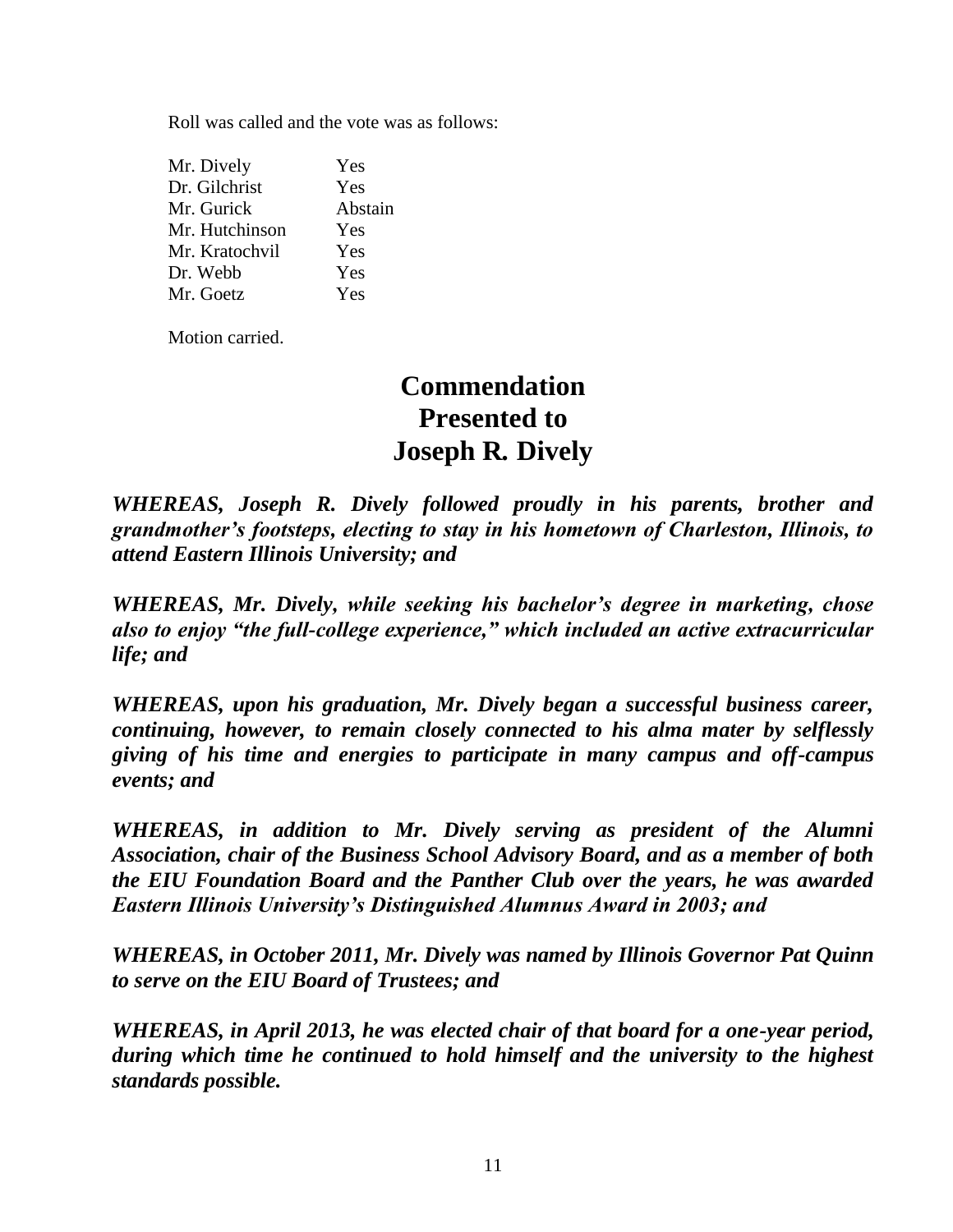*THEREFORE, BE IT RESOLVED that the members of the Eastern Illinois University Board of Trustees, along with the university's administration, faculty, staff and students, do hereby express their utmost gratitude to Joseph R. Dively for his dedicated service to Eastern Illinois University, to higher education and to the people of Illinois, and do hereby thank him for his past, present and future service to Eastern Illinois University and the community at large.*

Mr. Kratochvil moved to approve the commendation for Mr. Joseph Dively, and Mr. Goetz seconded the motion.

Roll was called and the vote was as follows:

| Mr. Dively     | Abstain |
|----------------|---------|
| Dr. Gilchrist  | Yes     |
| Mr. Gurick     | Yes     |
| Mr. Hutchinson | Yes     |
| Mr. Kratochvil | Yes     |
| Dr. Webb       | Yes     |
| Mr. Goetz      | Yes     |
|                |         |

Motion carried.

# **Information Items (continued)**

### **President's Report**

Dr. Perry provided a report on the budget, including information on budget objectives; actions; plans for the coming year; the strategic plan vision; and the two key themes of academic excellence and financial sustainability.

### **Reports from Constituencies**

Faculty Senate – No Report Staff Senate – No Report Student Government – No Report

### **Summary of Purchases \$100,000 - \$249,999**

| <u>Vendor</u>                            | <b>Type of Purchase</b>     | <u>Bids</u> | Amount       |
|------------------------------------------|-----------------------------|-------------|--------------|
| Cengage Learning Inc.,<br>Cincinnati, OH | <b>Textbooks for rental</b> | (A)         | \$600.000.00 |